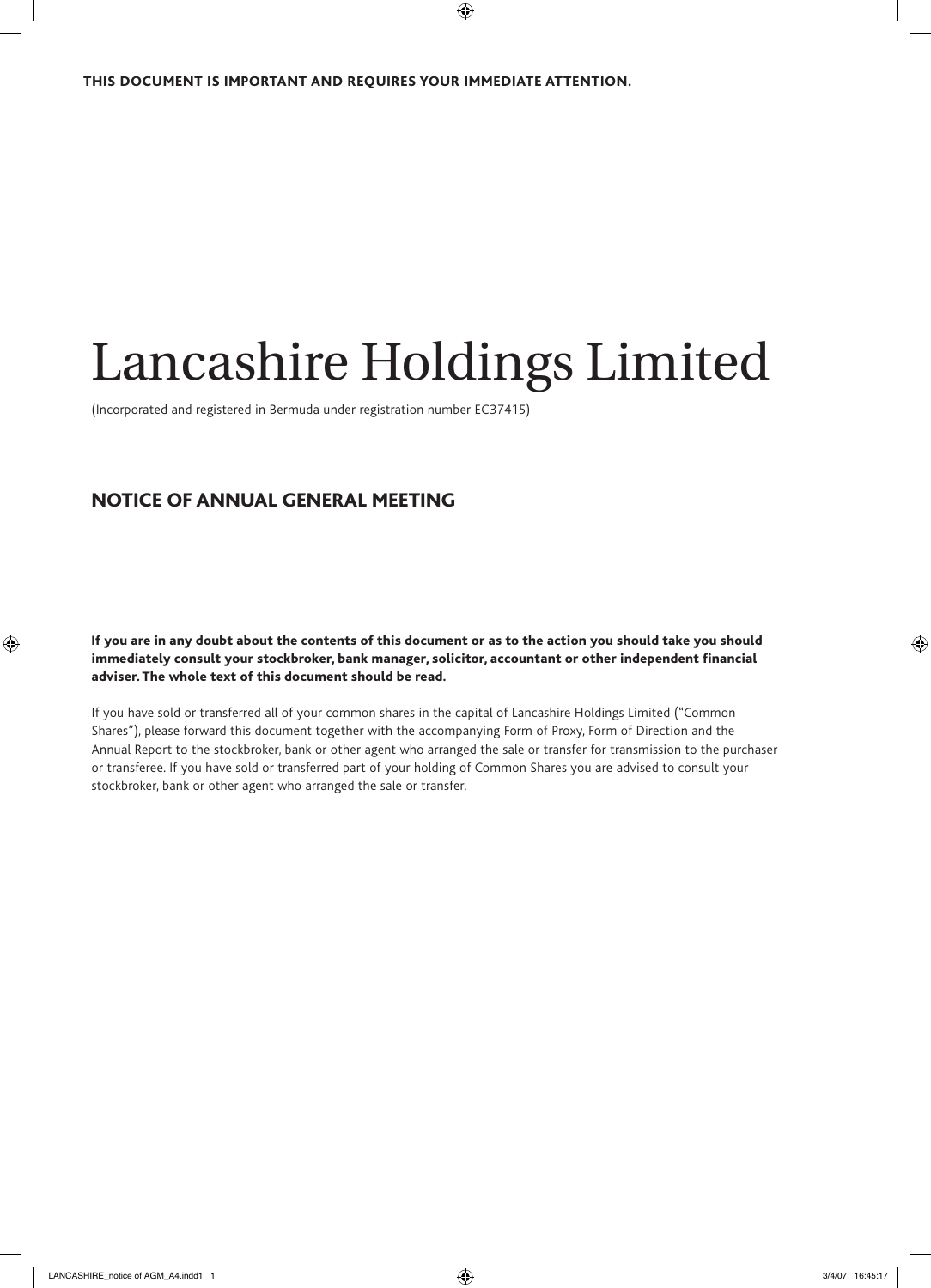Notice of the 2007 Annual General Meeting of Lancashire Holdings Limited to be held on 1 May 2007 is set out on page 4 of this document. Holders of Common Shares ("Shareholders") will find enclosed a Form of Proxy for use at the Annual General Meeting. Holders of depository interests in the Common Shares will find a Form of Direction by which they can instruct Capita IRG Trustees Limited ("Depositary") to vote in respect of their interest.

#### Your attention is also drawn to the letter from the Chairman set out below

## LETTER FROM THE CHAIRMAN OF LANCASHIRE HOLDINGS LIMITED (the "Company")

(Incorporated and registered in Bermuda under registration number EC37415)

#### 4 April 2007

#### To Shareholders and for information only to holders of depositary interests

Dear Shareholder

#### 2007 Annual General Meeting

The notice for the Company's 2007 Annual General Meeting to be held at Mintflower Place, 8 Par-la-Ville Road, Hamilton, Bermuda on 1 May 2007 at 1.00pm is set out on page 4.

#### Business of the AGM

- 1. Shareholders' resolutions will be proposed as set out in the Annual General Meeting Notice to receive and consider the Company's audited consolidated financial statements for the year ended 31 December 2006 which are included in the accompanying Annual Report (Resolution 1), to reappoint Ernst & Young as the Company's auditors (Resolution 2) and to authorise the Company's board of Directors ("Board") to establish the level of auditors' remuneration. (Resolution 3)
- 2. The Directors seek to amend the Company's bye-laws to reduce the quorum requirement for general meetings to two or more persons (being shareholders or proxy holders) present in person at the start of and throughout the meeting and to remove the current requirement for representation, in person or by proxy, of 50 per cent of the voting power of the Company's issued Common Shares. The Directors consider that the current quorum requirements are impractical for an AIM listed company and believe this amendment is necessary to ensure that quorum requirements do not restrict the Company's ability to convene general meetings. This amendment will not affect Shareholders' rights to attend and vote at general meetings either in person or by proxy. (Resolution 4)
- 3. As provided in the Company's bye-laws, the Board is divided into three classes of Directors. The current class I, II, and III Directors are respectively appointed until the 2009, 2008 and 2007 annual general meetings of the Company. The term of office of the current class III Directors, Neil McConachie and Martin Thomas, will expire at this year's annual general meeting. The Board confirms the continued satisfactory performance of Neil McConachie who is the Company's Chief Financial Officer and Martin Thomas who is a non-executive director of the Company and recommends their re-election as class III Directors for further three year terms of office until the Company's 2010 annual general meeting. Neil McConachie and Martin Thomas' dates of appointment and further biographical information is set out in the accompanying Annual Report. (Resolutions 5 and 6)
- 4. The Directors seek to refresh the general and unconditional authority previously granted to the Directors to allot and issue unissued share capital up to an aggregate nominal value of US\$30 million, an amount equal to approximately one-third of the issued share capital of the Company as at the date of this letter. The Directors have advised that there is no current intention to exercise this authority to allot and issue such Common Shares. The authority granted by this resolution will be exercised only if the Directors believe that to do so would be in the best interests of the Company. Unless otherwise renewed or revoked in a general meeting this authority will expire 5 years from the date the relevant resolution is passed. (Resolution 7)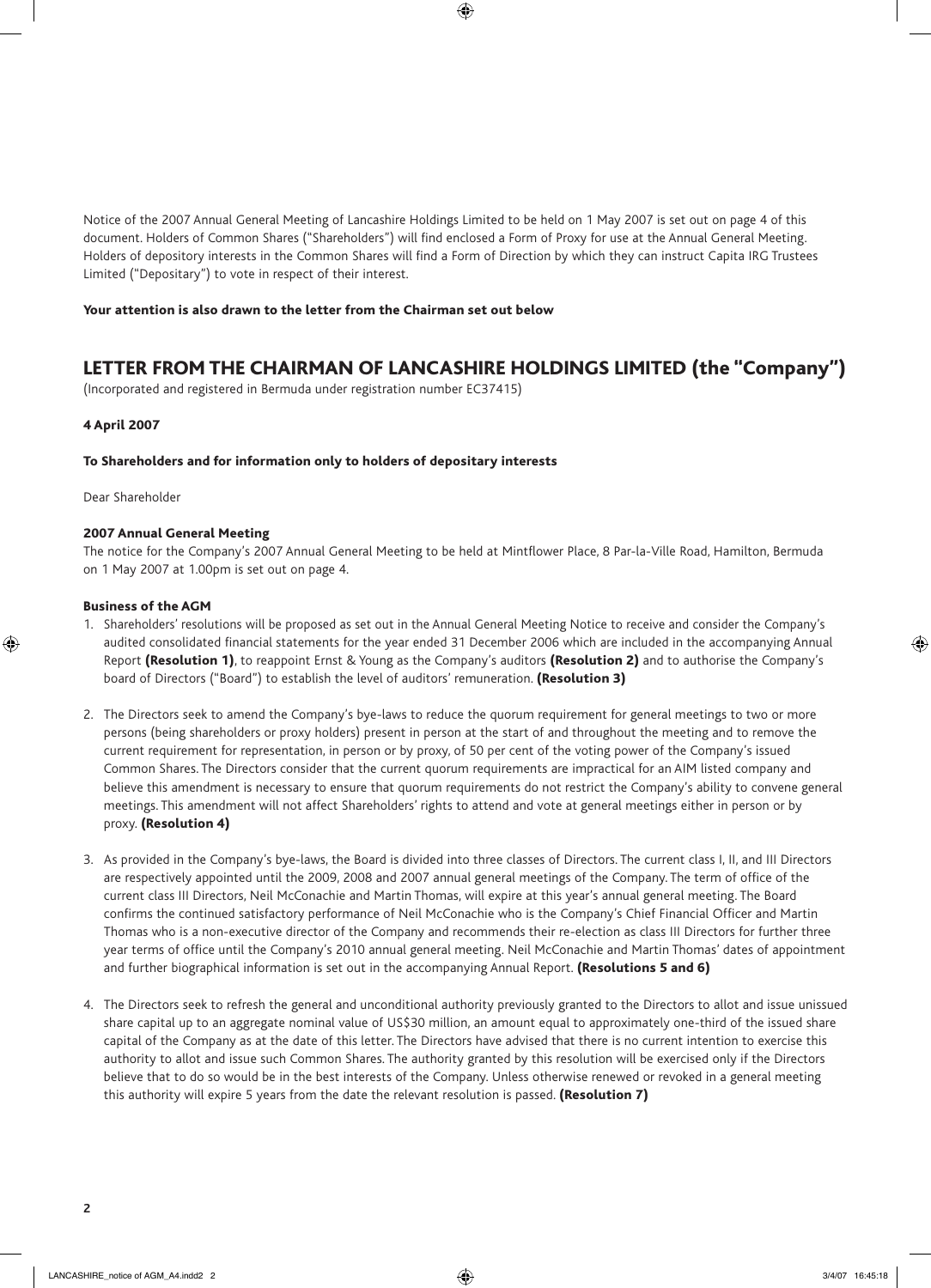- 5. The Directors also seek to refresh the authority to allow the Directors to allot and issue Common Shares up to an aggregate nominal value of US\$4,893,000 on a non pre-emptive basis, such amount being approximately five per cent of the Company's issued share capital as at the date of this letter. The Directors have advised that there is no current intention to exercise this authority. This authority will be exercised only if the Board believes that to do so would be in the best interests of the Company. This authority will be proposed as a special resolution and unless otherwise renewed or revoked by the Shareholders in a general meeting it will expire on the same date as the related authority to allot the Common Shares. (Resolution 8)
- 6. In accordance with its bye-laws, if the Company is required or entitled to vote at a general meeting of its non-US subsidiaries, the Directors are obliged to refer the subject matter of the vote to the Shareholders to seek authority from them (via a poll vote in a general meeting of the Shareholders) as to how the Company should vote on the resolution proposed by such non-US subsidiary.
- 7. Lancashire Insurance Company Limited ("LICL"), a subsidiary of the Company, is seeking the approval of the Company in its capacity as its sole shareholder: to receive audited financial statements for the year ended 31 December 2006; to appoint auditors for the 2007 financial year; to authorise the Directors of LICL to fix the auditors' remuneration; and to re-appoint its Directors Richard Brindle, Neil McConachie, Colin Alexander and Simon Burton. (Resolutions 9 (i) to (vii))

#### Voting

Shareholders will find enclosed with this document a Form of Proxy for use in connection with the Annual General Meeting. You are requested to complete the Form of Proxy in accordance with the instructions printed thereon and to return it to the Proxy Processing Centre, Telford Road, Bicester OX26 4LD, England, as soon as possible and not later than 48 hours before the time appointed for the holding of the Annual General Meeting. You may also deliver the Form of Proxy within this time-limit by hand to Capita Registrars, Proxy Department, The Registry, 34 Beckenham Road, Kent BR3 4TU, England within usual business hours. The return of a completed Form of Proxy will not preclude you from attending the Annual General Meeting and voting in person, should you so wish.

Holders of depository interests in the Company wishing to instruct the Depositary to vote in respect of the holder's interest should use the enclosed Form of Direction. The completed Form of Direction must be received by the Proxy Processing Centre, Telford Road, Bicester OX26 4LD, England not later than 72 hours before the time appointed for the Annual General Meeting. You may also deliver the Form of Direction within this time-limit by hand to Capita Registrars, Proxy Department, The Registry, 34 Beckenham Road, Kent BR3 4TU, England during usual business hours.

#### Record date

Only Shareholders entered on the register of members of the Company at 5.00pm (Bermuda time) on 28 March 2007 shall be entitled to attend and vote at the meeting in respect of the number of Common Shares registered in their name at that time. Changes to entries on the register of members after 5.00pm (Bermuda time) on 28 March 2007 shall be disregarded in determining the rights of any person to attend or vote at the meeting. The length of time between the record date and the Annual General Meeting is necessary to allow sufficient time to complete the voting cut-back calculations related to US 9.5% Shareholders as required by bye-laws 39 and 40 of the Company's bye-laws.

#### Recommendation

The Directors believe that the resolutions set out in the Annual General Meeting Notice are in the best interests of the Company and its Shareholders as a whole, and recommend that you vote in favour of the resolutions. Each Director who holds Common Shares in the Company intends to vote in favour of the resolutions in respect of their own shareholdings.

Yours faithfully, Robert Alan Spass Chairman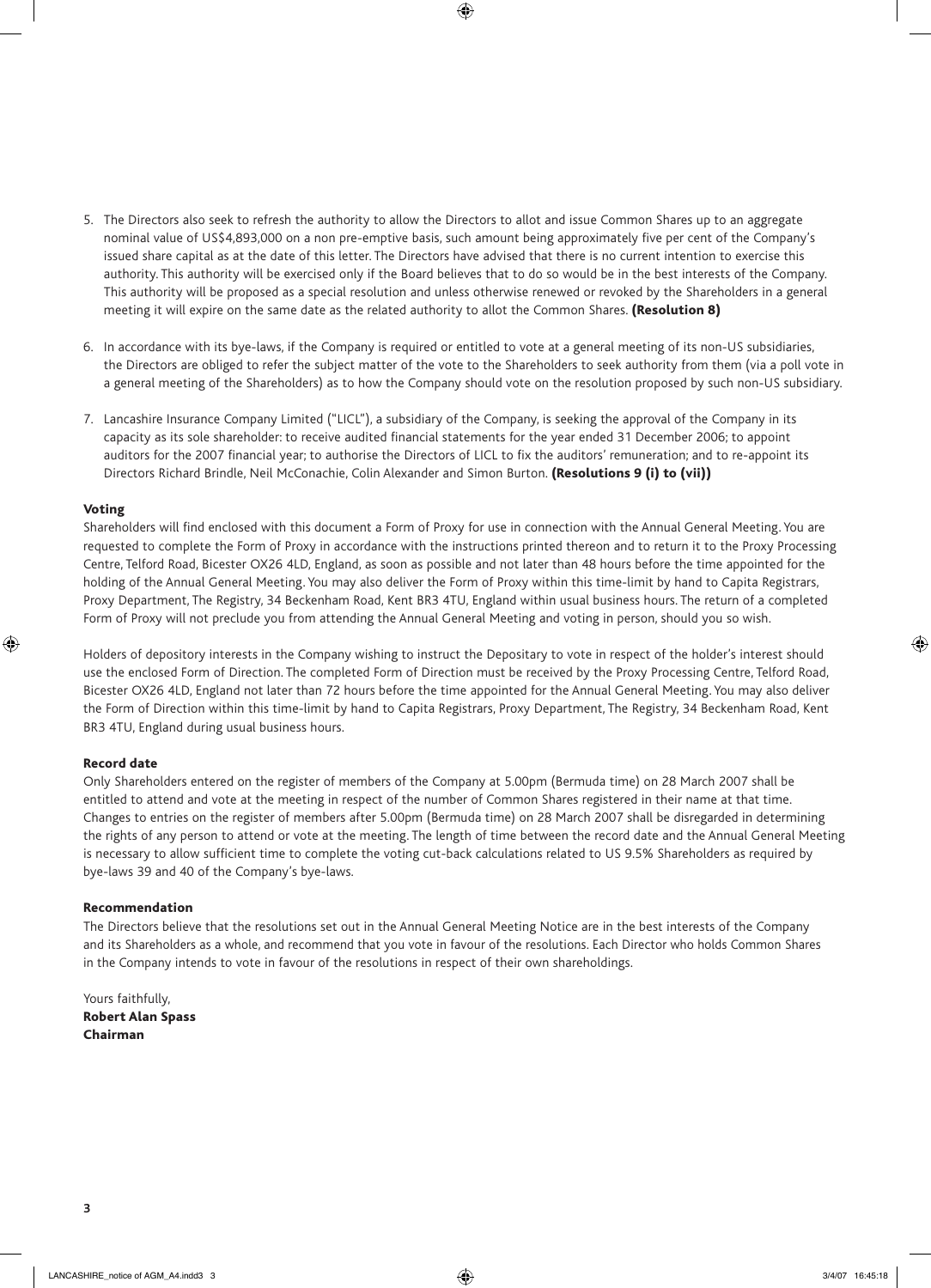## LANCASHIRE HOLDINGS LIMITED NOTICE OF ANNUAL GENERAL MEETING

NOTICE IS HEREBY GIVEN that the 2007 Annual General Meeting of the Company will be held at Mintflower Place, 8 Par-la-Ville Road, Hamilton, Bermuda on 1 May 2007 at 1.00 pm (Bermuda time), for the purpose of considering and, if thought fit, passing the following resolutions:

- 1. To receive and consider the Company's audited consolidated financial statements for the year ended 31 December 2006.
- 2. To reappoint Ernst & Young, Reid Hall, 3 Reid Street, Hamilton HM 11 Bermuda as auditors of the Company, to hold office from the conclusion of this meeting until the conclusion of the next Annual General Meeting at which the Company's financial statements are presented.
- 3. To authorise the Board, which may delegate this authority to the Board's audit committee, to establish the auditors' remuneration.
- 4. To amend the bye-laws of the Company to replace bye-law 28.1 with the following bye-law: "At any general meeting of the Company two or more persons (being shareholders or proxy holders) present in person at the start of and throughout the meeting shall form a quorum for the transaction of business."
- 5. To re-elect Neil McConachie as a class III Director of the Company to hold office until the date of the 2010 annual general meeting of the Company.
- 6. To re-elect Martin Thomas as a class III Director of the Company to hold office until the date of the 2010 annual general meeting of the Company.
- 7. To authorise the Directors generally and unconditionally, in accordance with bye-law 2.4 of the Company's bye-laws to allot Relevant Securities (within the meaning of that bye-law) up to an aggregate nominal amount of US\$30 million with such authority to expire 5 years from the date on which this resolution is passed (unless such authority is revoked or varied by a resolution of the Shareholders in a general meeting) except that the Company may before such expiry make any offer or agreement which would or might require Relevant Securities to be allotted after such expiry and the Directors may allot such Relevant Securities in pursuance of such offer or agreement, such authority being in substitution for any and all authorities previously conferred upon the Directors for the purposes of bye-law 2.4 but without prejudice to the allotment of any Relevant Securities already made or to be made pursuant to such authorities.

To consider and, if thought fit, pass the following resolution as a special resolution:

8. Subject to and conditional upon the passing of resolution 7, and pursuant to bye-law 2.6(a)(i) of the Company's bye-laws, the authority granted pursuant to resolution 7 may be exercised by the Directors in respect of Equity Securities (within the meaning of bye-law 2.6(a)(i)) up to an aggregate nominal value of US\$4,893,000 as if bye-law 2.5(a) of the Company's bye-laws did not apply with such authority to expire on the same date as the authority conferred in resolution 7 which is 5 years from the date on which this resolution is passed (unless the authority is revoked or varied by a resolution of the Shareholders in a general meeting) except that if the Company may before such expiry make any offer or agreement which would or might require Equity Securities to be allotted after such expiry then the Directors may allot such Equity Securities in pursuance of such offer or agreement as if bye-law 2.5(a) of the Company's bye-laws did not apply, such authority being in substitution for any and all authorities previously conferred upon the Directors for the purposes of disapplying bye-law 2.5(a) but without prejudice to the allotment of any Equity Securities already made or to be made pursuant to such authorities.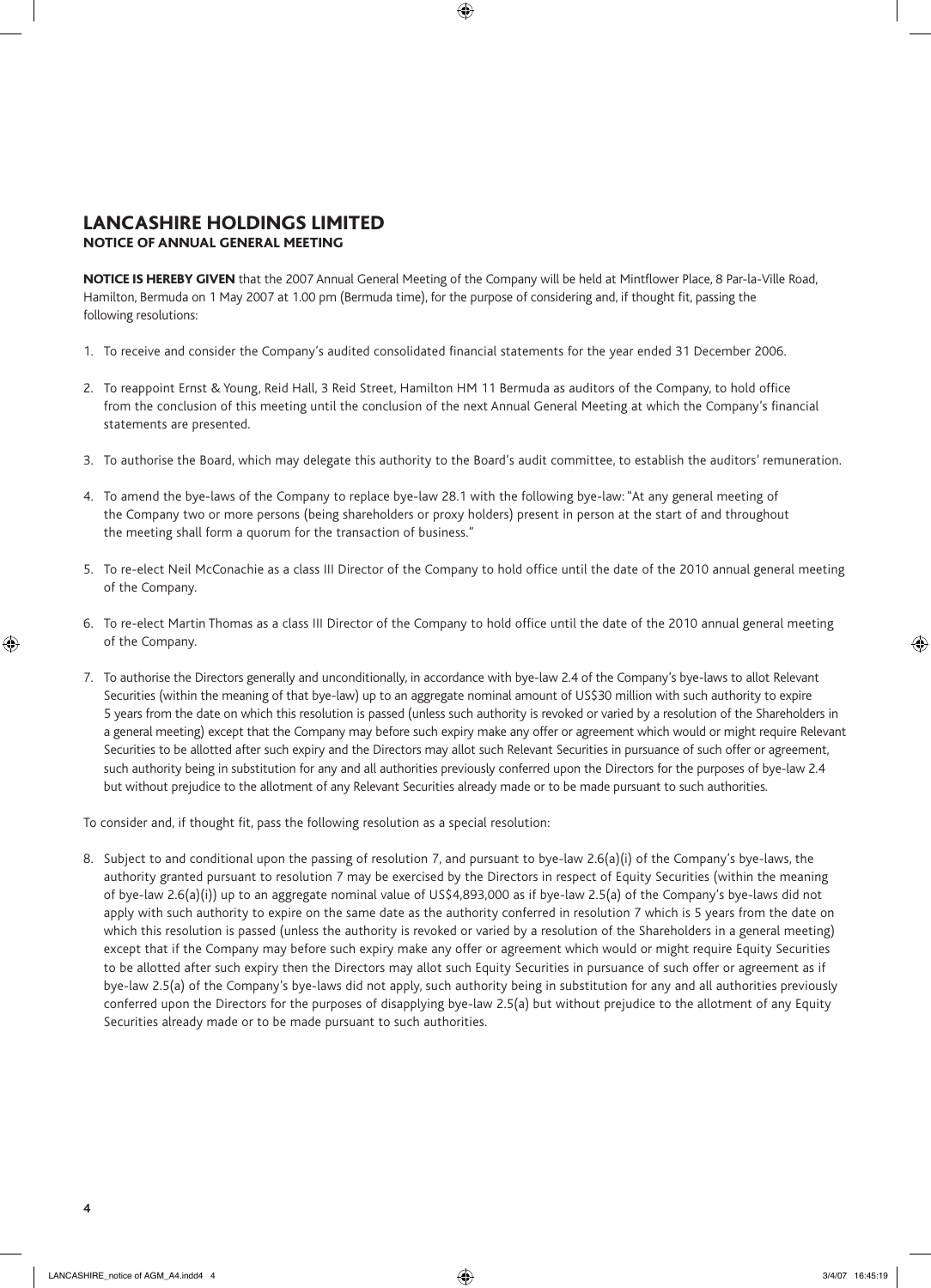To consider and, if thought fit, pass the following resolutions in respect of the Company's subsidiary Lancashire Insurance Company Limited:

- 9. To authorise the Company to vote in its capacity as sole shareholder of Lancashire Insurance Company Limited to resolve:
	- (i) to receive audited financial statements for the year ended 31 December 2006;
	- (ii) to appoint Ernst & Young, Hamilton, Bermuda as auditors for the 2007 financial year;
	- (iii) to authorise the Directors of Lancashire Insurance Company Limited to fix the auditors' remuneration;
	- (iv) to re-appoint Richard Brindle as a Director of Lancashire Insurance Company Limited;
	- (v) to re-appoint Neil McConachie as a Director of Lancashire Insurance Company Limited;
	- (vi) to re-appoint Colin Alexander as a Director of Lancashire Insurance Company Limited;
	- (vii) to re-appoint Simon Burton as a Director of Lancashire Insurance Company Limited.

#### 4 April 2007

#### Notes:

- (i) A Shareholder entitled to attend and vote at the meeting convened by this Notice or any adjournment thereof is entitled to appoint one or more proxies to attend and to vote instead of him. A proxy need not be a member of the Company.
- (ii) To be valid, the enclosed Form of Proxy must be received by the Proxy Processing Centre, Telford Road, Bicester OX26 4LD, England, not later than 48 hours before the time appointed for the holding of the Annual General Meeting. You may also deliver the Form of Proxy within this time-limit by hand to Capita IRG Trustees Limited, Proxy Department, The Registry, 34 Beckenham Road, Kent BR3 4TU, England within usual business hours.
- (iii) Any holders of depository interests in the Company wishing to instruct the Depository to vote in respect of the holder's interest should use the enclosed Form of Direction. The completed Form of Direction must be received by the Proxy Processing Centre, Telford Road, Bicester OX26 4LD, England not later than 72 hours before the time appointed for the Annual General Meeting. You may also deliver the Form of Direction within this time-limit by hand to Capita Registrars, Proxy Department, The Registry, 34 Beckenham Road, Kent BR3 4TU, England during usual business hours.
- (iv) Only those Shareholders entered on the register of members of the Company at 5.00pm (Bermuda time) on 28 March 2007 shall be entitled to attend and vote at the meeting in respect of the number of shares registered in their name at that time. Changes to entries on the register of members after 5.00pm (Bermuda time) on 28 March 2007 shall be disregarded in determining the rights of any person to attend or vote at the meeting.
- (v) Copies of service agreements and letters of appointment under which Directors of the Company are employed or serve, are available for inspection at the Company's registered office and at the offices of LeBoeuf, Lamb, Greene & MacRae, No. 1 Minster Court, Mincing Lane, London, EC3R 7YL during normal business hours from the date of this Notice until the date of the Annual General Meeting and will also be available for inspection at the place of the Annual General Meeting for at least 15 minutes prior to and during the meeting.